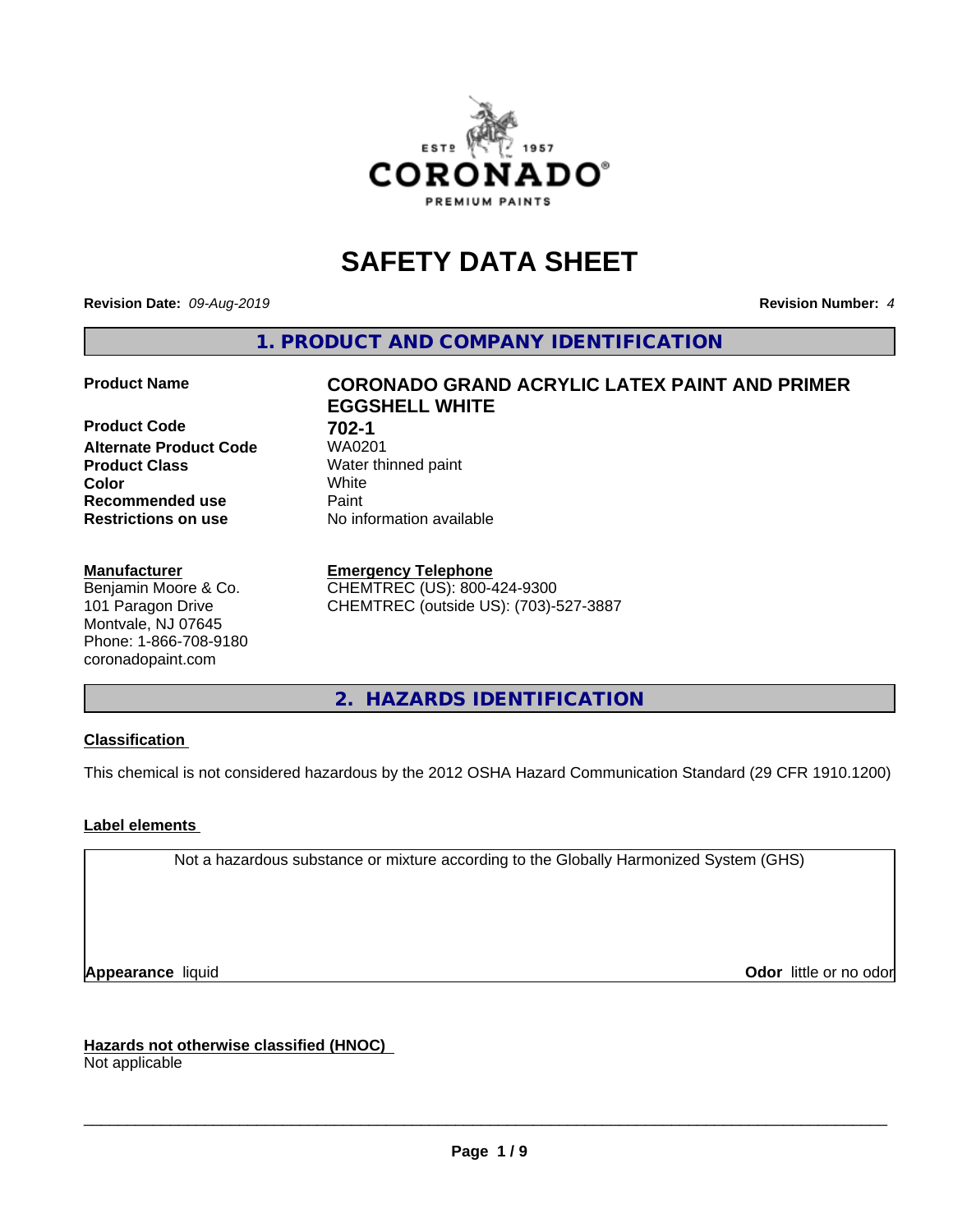#### **Other information**

No information available

# **3. COMPOSITION INFORMATION ON COMPONENTS**

\_\_\_\_\_\_\_\_\_\_\_\_\_\_\_\_\_\_\_\_\_\_\_\_\_\_\_\_\_\_\_\_\_\_\_\_\_\_\_\_\_\_\_\_\_\_\_\_\_\_\_\_\_\_\_\_\_\_\_\_\_\_\_\_\_\_\_\_\_\_\_\_\_\_\_\_\_\_\_\_\_\_\_\_\_\_\_\_\_\_\_\_\_

| <b>Chemical name</b> | <b>CAS No.</b> | Weight-%                       |
|----------------------|----------------|--------------------------------|
| Titanium dioxide     | 13463-67-7     | $-25$<br>20 -                  |
| Kaolin, calcined     | 92704-41-      | · 10<br>∽                      |
| Silica amorphous     | 7631-86-9      | $\overline{\phantom{0}}$<br>ັບ |

|                                                  | <b>4. FIRST AID MEASURES</b>                                                                             |
|--------------------------------------------------|----------------------------------------------------------------------------------------------------------|
| <b>General Advice</b>                            | No hazards which require special first aid measures.                                                     |
| <b>Eye Contact</b>                               | Rinse thoroughly with plenty of water for at least 15 minutes and consult a<br>physician.                |
| <b>Skin Contact</b>                              | Wash off immediately with soap and plenty of water while removing all<br>contaminated clothes and shoes. |
| <b>Inhalation</b>                                | Move to fresh air. If symptoms persist, call a physician.                                                |
| Ingestion                                        | Clean mouth with water and afterwards drink plenty of water. Consult a physician<br>if necessary.        |
| <b>Most Important</b><br><b>Symptoms/Effects</b> | None known.                                                                                              |
| <b>Notes To Physician</b>                        | Treat symptomatically.                                                                                   |
|                                                  |                                                                                                          |

**5. FIRE-FIGHTING MEASURES**

| <b>Suitable Extinguishing Media</b>                                              | Use extinguishing measures that are appropriate to local<br>circumstances and the surrounding environment.                                   |
|----------------------------------------------------------------------------------|----------------------------------------------------------------------------------------------------------------------------------------------|
| Protective equipment and precautions for firefighters                            | As in any fire, wear self-contained breathing apparatus<br>pressure-demand, MSHA/NIOSH (approved or equivalent)<br>and full protective gear. |
| <b>Specific Hazards Arising From The Chemical</b>                                | Closed containers may rupture if exposed to fire or<br>extreme heat.                                                                         |
| Sensitivity to mechanical impact                                                 | No.                                                                                                                                          |
| Sensitivity to static discharge                                                  | No.                                                                                                                                          |
| <b>Flash Point Data</b><br>Flash point (°F)<br>Flash Point (°C)<br><b>Method</b> | Not applicable<br>Not applicable<br>Not applicable                                                                                           |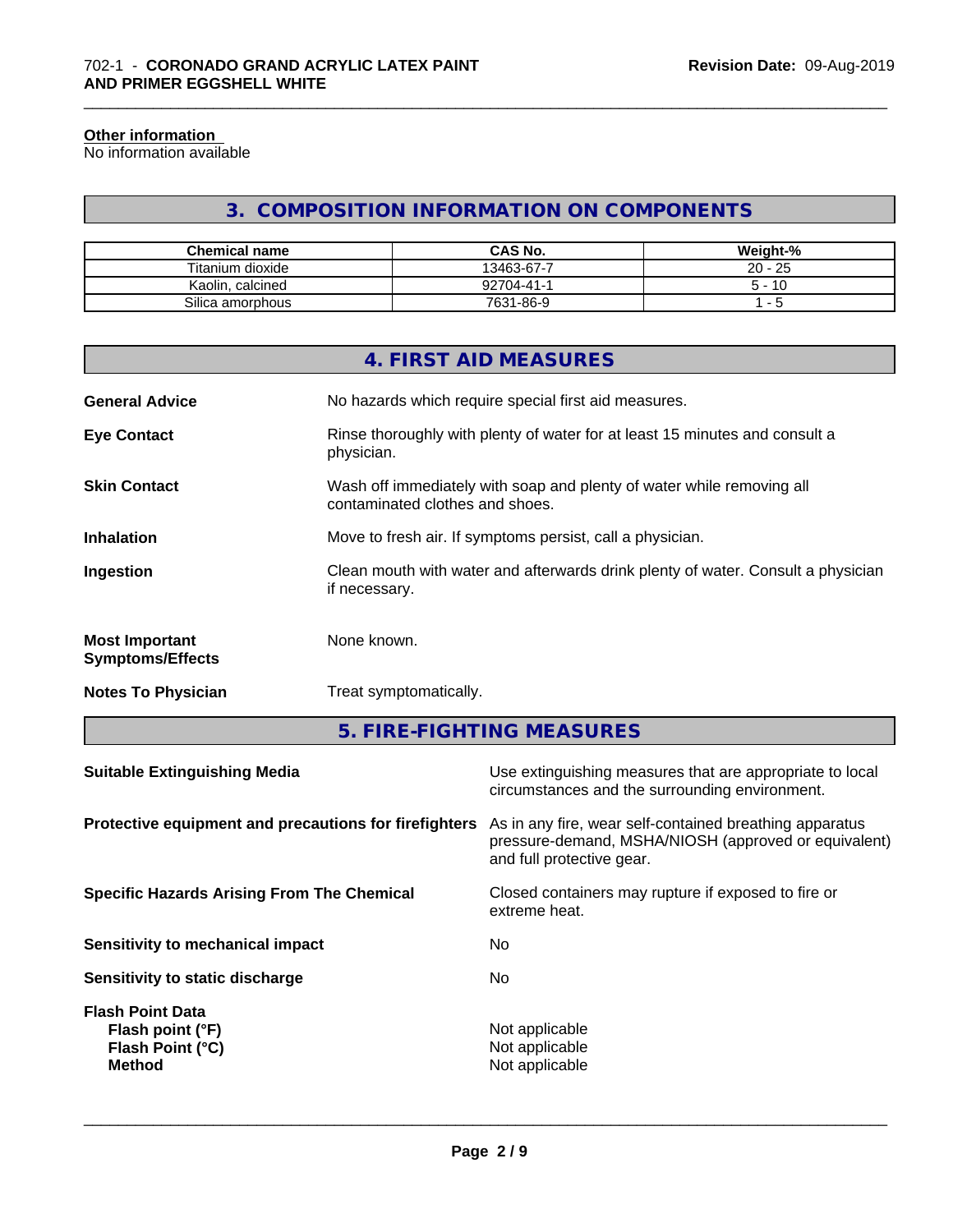#### **Flammability Limits In Air**

**Lower flammability limit:** Not applicable **Upper flammability limit:** Not applicable

\_\_\_\_\_\_\_\_\_\_\_\_\_\_\_\_\_\_\_\_\_\_\_\_\_\_\_\_\_\_\_\_\_\_\_\_\_\_\_\_\_\_\_\_\_\_\_\_\_\_\_\_\_\_\_\_\_\_\_\_\_\_\_\_\_\_\_\_\_\_\_\_\_\_\_\_\_\_\_\_\_\_\_\_\_\_\_\_\_\_\_\_\_

**NFPA Health:** 1 **Flammability:** 0 **Instability:** 0 **Special:** Not Applicable

#### **NFPA Legend**

- 0 Not Hazardous
- 1 Slightly
- 2 Moderate
- 3 High
- 4 Severe

*The ratings assigned are only suggested ratings, the contractor/employer has ultimate responsibilities for NFPA ratings where this system is used.*

*Additional information regarding the NFPA rating system is available from the National Fire Protection Agency (NFPA) at www.nfpa.org.*

# **6. ACCIDENTAL RELEASE MEASURES**

| <b>Personal Precautions</b>      | Avoid contact with skin, eyes and clothing. Ensure adequate ventilation.                                                                                                         |
|----------------------------------|----------------------------------------------------------------------------------------------------------------------------------------------------------------------------------|
| <b>Other Information</b>         | Prevent further leakage or spillage if safe to do so.                                                                                                                            |
| <b>Environmental precautions</b> | See Section 12 for additional Ecological Information.                                                                                                                            |
| <b>Methods for Cleaning Up</b>   | Soak up with inert absorbent material. Sweep up and shovel into suitable<br>containers for disposal.                                                                             |
|                                  | 7. HANDLING AND STORAGE                                                                                                                                                          |
| Handling                         | Avoid contact with skin, eyes and clothing. Avoid breathing vapors, spray mists or<br>sanding dust. In case of insufficient ventilation, wear suitable respiratory<br>equipment. |
| <b>Storage</b>                   | Keep container tightly closed. Keep out of the reach of children.                                                                                                                |
| <b>Incompatible Materials</b>    | No information available                                                                                                                                                         |
|                                  |                                                                                                                                                                                  |

**8. EXPOSURE CONTROLS/PERSONAL PROTECTION**

#### **Exposure Limits**

| <b>Chemical name</b> | <b>ACGIH TLV</b>                 | <b>OSHA PEL</b>                   |
|----------------------|----------------------------------|-----------------------------------|
| Titanium dioxide     | <b>TWA</b><br>10 ma/m $^{\rm 3}$ | <b>TWA</b><br>$15 \text{ ma/m}^3$ |
| Silica amorphous     | N/E                              | <b>TWA</b><br>20 mppcf            |

#### **Legend**

ACGIH - American Conference of Governmental Industrial Hygienists Exposure Limits OSHA - Occupational Safety & Health Administration Exposure Limits N/E - Not Established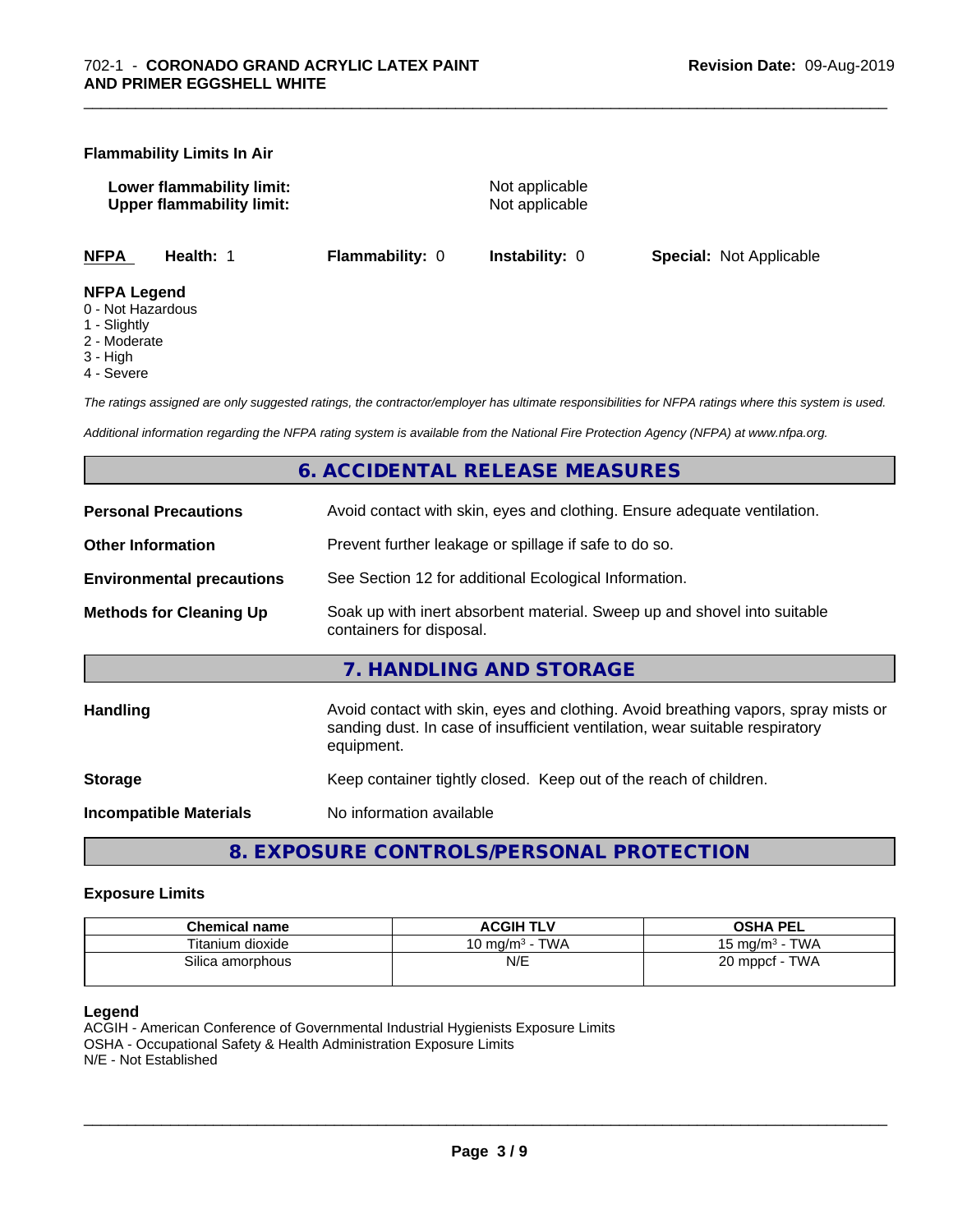| <b>Engineering Measures</b>          | Ensure adequate ventilation, especially in confined areas.                                                                          |  |  |
|--------------------------------------|-------------------------------------------------------------------------------------------------------------------------------------|--|--|
| <b>Personal Protective Equipment</b> |                                                                                                                                     |  |  |
| <b>Eye/Face Protection</b>           | Safety glasses with side-shields.                                                                                                   |  |  |
| <b>Skin Protection</b>               | Protective gloves and impervious clothing.                                                                                          |  |  |
| <b>Respiratory Protection</b>        | In case of insufficient ventilation wear suitable respiratory equipment.                                                            |  |  |
| <b>Hygiene Measures</b>              | Avoid contact with skin, eyes and clothing. Remove and wash contaminated<br>clothing before re-use. Wash thoroughly after handling. |  |  |

\_\_\_\_\_\_\_\_\_\_\_\_\_\_\_\_\_\_\_\_\_\_\_\_\_\_\_\_\_\_\_\_\_\_\_\_\_\_\_\_\_\_\_\_\_\_\_\_\_\_\_\_\_\_\_\_\_\_\_\_\_\_\_\_\_\_\_\_\_\_\_\_\_\_\_\_\_\_\_\_\_\_\_\_\_\_\_\_\_\_\_\_\_

# **9. PHYSICAL AND CHEMICAL PROPERTIES**

| Appearance                           | liquid                   |
|--------------------------------------|--------------------------|
| Odor                                 | little or no odor        |
| <b>Odor Threshold</b>                | No information available |
| Density (Ibs/gal)                    | $10.6 - 11.0$            |
| <b>Specific Gravity</b>              | $1.27 - 1.32$            |
| рH                                   | No information available |
| <b>Viscosity (cps)</b>               | No information available |
| Solubility(ies)                      | No information available |
| <b>Water solubility</b>              | No information available |
| <b>Evaporation Rate</b>              | No information available |
| Vapor pressure                       | No information available |
| <b>Vapor density</b>                 | No information available |
| Wt. % Solids                         | $45 - 55$                |
| Vol. % Solids                        | $30 - 40$                |
| Wt. % Volatiles                      | $45 - 55$                |
| <b>Vol. % Volatiles</b>              | $60 - 70$                |
| <b>VOC Regulatory Limit (g/L)</b>    | < 50                     |
| <b>Boiling Point (°F)</b>            | 212                      |
| <b>Boiling Point (°C)</b>            | 100                      |
| Freezing point (°F)                  | 32                       |
| <b>Freezing Point (°C)</b>           | 0                        |
| Flash point (°F)                     | Not applicable           |
| Flash Point (°C)                     | Not applicable           |
| <b>Method</b>                        | Not applicable           |
| <b>Flammability (solid, gas)</b>     | Not applicable           |
| <b>Upper flammability limit:</b>     | Not applicable           |
| Lower flammability limit:            | Not applicable           |
| <b>Autoignition Temperature (°F)</b> | No information available |
| <b>Autoignition Temperature (°C)</b> | No information available |
| Decomposition Temperature (°F)       | No information available |
| Decomposition Temperature (°C)       | No information available |
| <b>Partition coefficient</b>         | No information available |

# **10. STABILITY AND REACTIVITY**

**Reactivity Not Applicable** Not Applicable

**Chemical Stability Chemical Stability** Stable under normal conditions.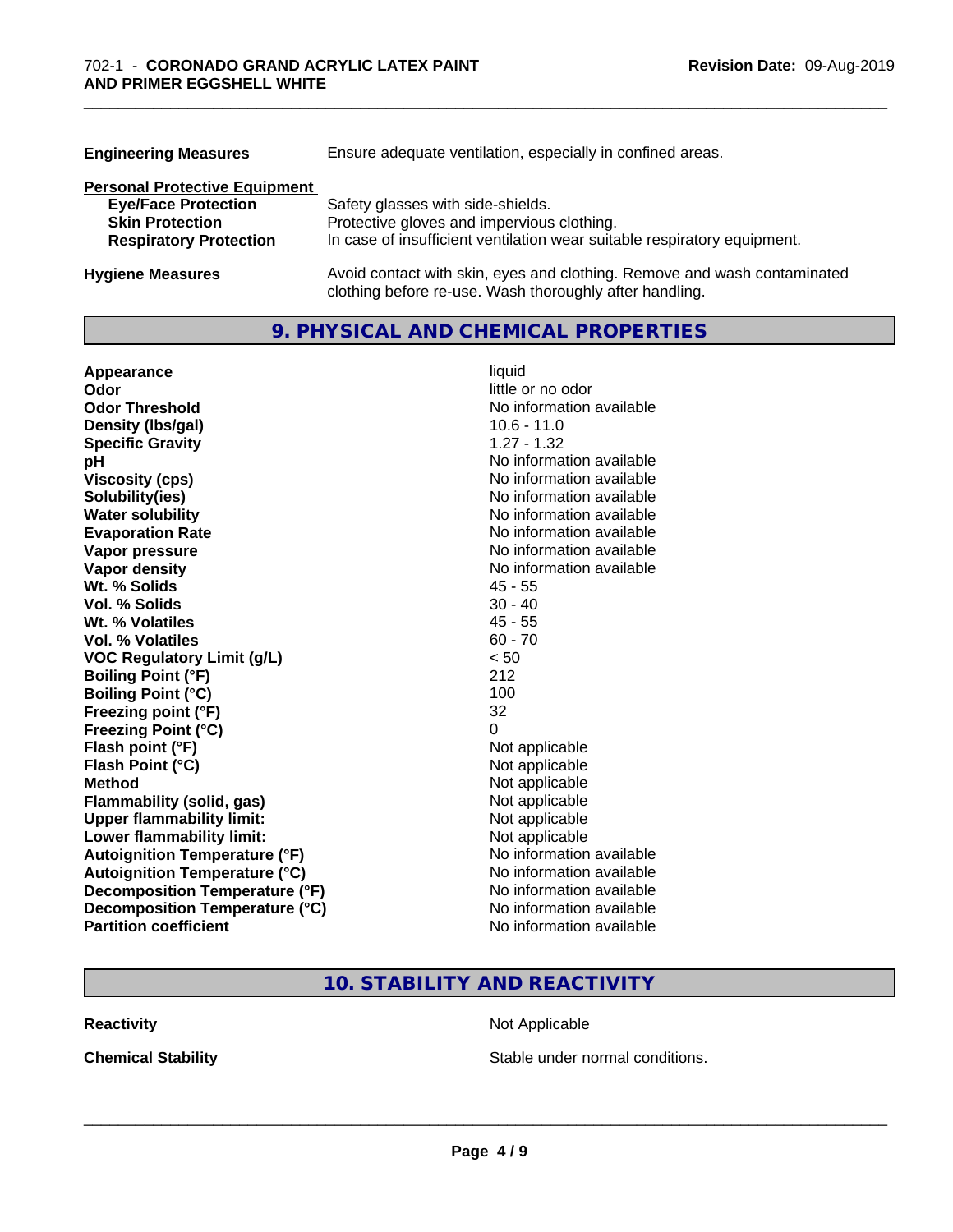| <b>Conditions to avoid</b>                                                                                                                                                |                                                                                                                                                                                                                                                                               | Prevent from freezing.                                                                                                                          |                 |  |
|---------------------------------------------------------------------------------------------------------------------------------------------------------------------------|-------------------------------------------------------------------------------------------------------------------------------------------------------------------------------------------------------------------------------------------------------------------------------|-------------------------------------------------------------------------------------------------------------------------------------------------|-----------------|--|
| <b>Incompatible Materials</b>                                                                                                                                             |                                                                                                                                                                                                                                                                               | No materials to be especially mentioned.                                                                                                        |                 |  |
| <b>Hazardous Decomposition Products</b><br>Possibility of hazardous reactions                                                                                             |                                                                                                                                                                                                                                                                               | None under normal use.                                                                                                                          |                 |  |
|                                                                                                                                                                           |                                                                                                                                                                                                                                                                               | None under normal conditions of use.                                                                                                            |                 |  |
|                                                                                                                                                                           |                                                                                                                                                                                                                                                                               | 11. TOXICOLOGICAL INFORMATION                                                                                                                   |                 |  |
| <b>Product Information</b>                                                                                                                                                |                                                                                                                                                                                                                                                                               |                                                                                                                                                 |                 |  |
| Information on likely routes of exposure                                                                                                                                  |                                                                                                                                                                                                                                                                               |                                                                                                                                                 |                 |  |
| <b>Principal Routes of Exposure</b>                                                                                                                                       | Eye contact, skin contact and inhalation.                                                                                                                                                                                                                                     |                                                                                                                                                 |                 |  |
| <b>Acute Toxicity</b>                                                                                                                                                     |                                                                                                                                                                                                                                                                               |                                                                                                                                                 |                 |  |
| <b>Product Information</b>                                                                                                                                                | No information available                                                                                                                                                                                                                                                      |                                                                                                                                                 |                 |  |
|                                                                                                                                                                           |                                                                                                                                                                                                                                                                               |                                                                                                                                                 |                 |  |
| Symptoms related to the physical, chemical and toxicological characteristics                                                                                              |                                                                                                                                                                                                                                                                               |                                                                                                                                                 |                 |  |
| <b>Symptoms</b>                                                                                                                                                           |                                                                                                                                                                                                                                                                               | No information available                                                                                                                        |                 |  |
| Delayed and immediate effects as well as chronic effects from short and long-term exposure                                                                                |                                                                                                                                                                                                                                                                               |                                                                                                                                                 |                 |  |
| Eye contact<br><b>Skin contact</b>                                                                                                                                        |                                                                                                                                                                                                                                                                               | May cause slight irritation.<br>Substance may cause slight skin irritation. Prolonged or repeated contact may dry<br>skin and cause irritation. |                 |  |
| Inhalation<br>Ingestion<br><b>Sensitization</b><br><b>Neurological Effects</b><br><b>Mutagenic Effects</b><br><b>Reproductive Effects</b><br><b>Developmental Effects</b> | May cause irritation of respiratory tract.<br>Ingestion may cause gastrointestinal irritation, nausea, vomiting and diarrhea.<br>No information available<br>No information available.<br>No information available.<br>No information available.<br>No information available. |                                                                                                                                                 |                 |  |
| <b>Target organ effects</b><br><b>STOT - single exposure</b><br><b>STOT - repeated exposure</b><br>Other adverse effects<br><b>Aspiration Hazard</b>                      | No information available.<br>No information available.<br>No information available.<br>No information available.<br>No information available                                                                                                                                  |                                                                                                                                                 |                 |  |
| <b>Numerical measures of toxicity</b>                                                                                                                                     |                                                                                                                                                                                                                                                                               |                                                                                                                                                 |                 |  |
| The following values are calculated based on chapter 3.1 of the GHS document                                                                                              |                                                                                                                                                                                                                                                                               |                                                                                                                                                 |                 |  |
| <b>ATEmix (oral)</b><br><b>ATEmix (dermal)</b>                                                                                                                            | 19360 mg/kg<br>133740 mg/kg                                                                                                                                                                                                                                                   |                                                                                                                                                 |                 |  |
| <b>Component Information</b>                                                                                                                                              |                                                                                                                                                                                                                                                                               |                                                                                                                                                 |                 |  |
| Chemical name                                                                                                                                                             | Oral LD50                                                                                                                                                                                                                                                                     | Dermal LD50                                                                                                                                     | Inhalation LC50 |  |
| Titanium dioxide<br>13463-67-7                                                                                                                                            | > 10000 mg/kg (Rat)                                                                                                                                                                                                                                                           |                                                                                                                                                 |                 |  |
| Kaolin, calcined                                                                                                                                                          | > 2000 mg/kg (Rat)                                                                                                                                                                                                                                                            | $\blacksquare$                                                                                                                                  | $\mathbf{r}$    |  |

Kaolin, calcined > 2000 mg/kg ( Rat ) - -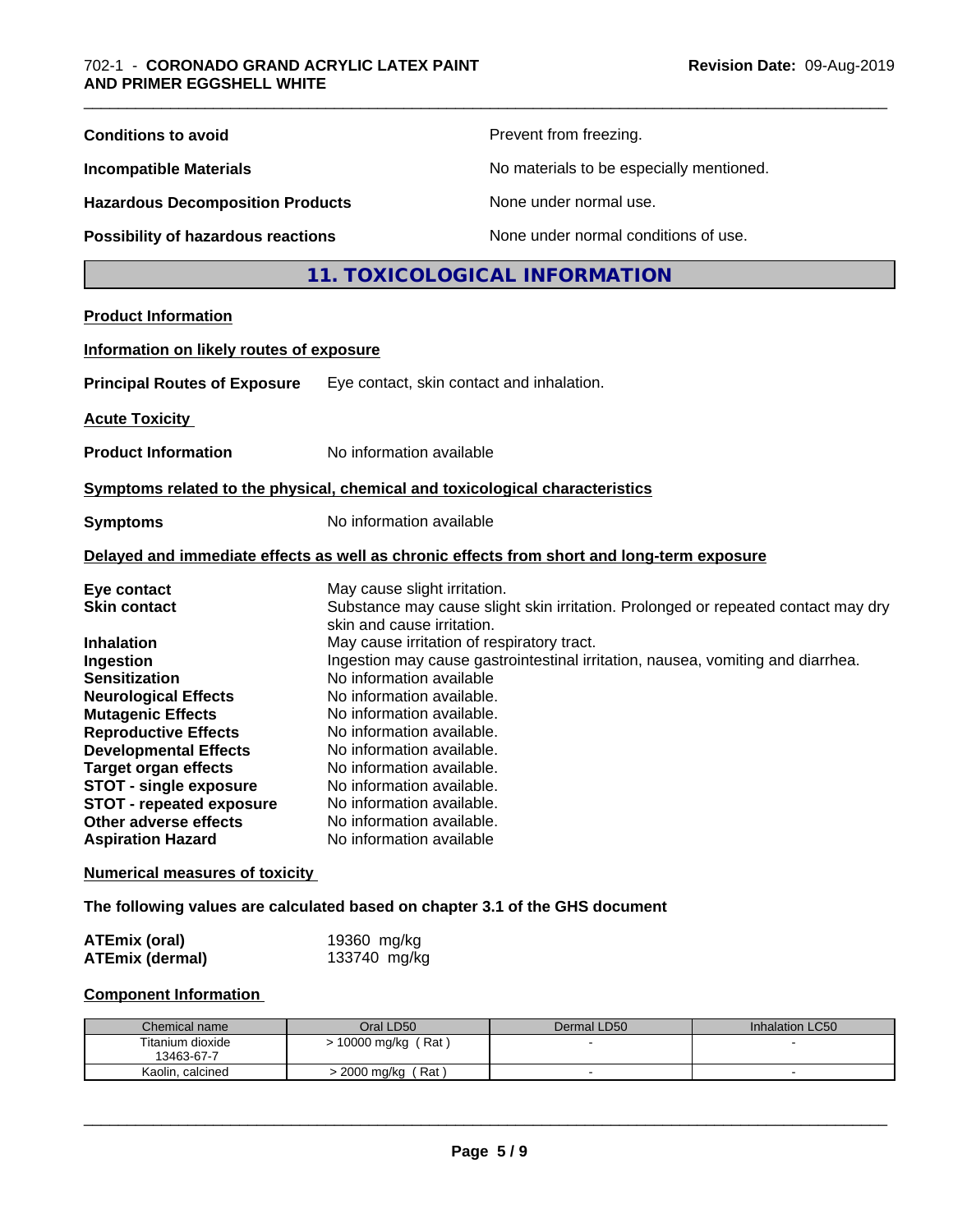### 702-1 - **CORONADO GRAND ACRYLIC LATEX PAINT AND PRIMER EGGSHELL WHITE**

| 92704-41-                     |                   |                           |                           |
|-------------------------------|-------------------|---------------------------|---------------------------|
| Silica amorphous<br>7631-86-9 | Rat<br>5000 mg/kg | Rabbit<br>2000<br>J mg/kg | Rat<br>$2.2 \text{ mq/L}$ |

\_\_\_\_\_\_\_\_\_\_\_\_\_\_\_\_\_\_\_\_\_\_\_\_\_\_\_\_\_\_\_\_\_\_\_\_\_\_\_\_\_\_\_\_\_\_\_\_\_\_\_\_\_\_\_\_\_\_\_\_\_\_\_\_\_\_\_\_\_\_\_\_\_\_\_\_\_\_\_\_\_\_\_\_\_\_\_\_\_\_\_\_\_

#### **Carcinogenicity**

*The information below indicateswhether each agency has listed any ingredient as a carcinogen:.*

| <b>Chemical</b><br>name              | <b>IARC</b>                  | <b>NTP</b> | ៱ເມ∧<br>∪וכ |
|--------------------------------------|------------------------------|------------|-------------|
|                                      | .<br>2B<br>Human<br>Possible |            | Listed      |
| .<br><br>. dioxide<br><b>itanium</b> | Carcinogen                   |            |             |

• Although IARC has classified titanium dioxide as possibly carcinogenic to humans (2B), their summary concludes: "No significant exposure to titanium dioxide is thought to occur during the use of products in which titanium dioxide is bound to other materials, such as paint."

#### **Legend**

IARC - International Agency for Research on Cancer NTP - National Toxicity Program OSHA - Occupational Safety & Health Administration

**12. ECOLOGICAL INFORMATION**

# **Ecotoxicity Effects**

The environmental impact of this product has not been fully investigated.

#### **Product Information**

#### **Acute Toxicity to Fish**

No information available

#### **Acute Toxicity to Aquatic Invertebrates**

No information available

#### **Acute Toxicity to Aquatic Plants**

No information available

#### **Persistence / Degradability**

No information available.

# **Bioaccumulation**

No information available.

# **Mobility in Environmental Media**

No information available.

### **Ozone**

No information available

#### **Component Information**

#### **Acute Toxicity to Fish**

Titanium dioxide  $LC50:$  > 1000 mg/L (Fathead Minnow - 96 hr.)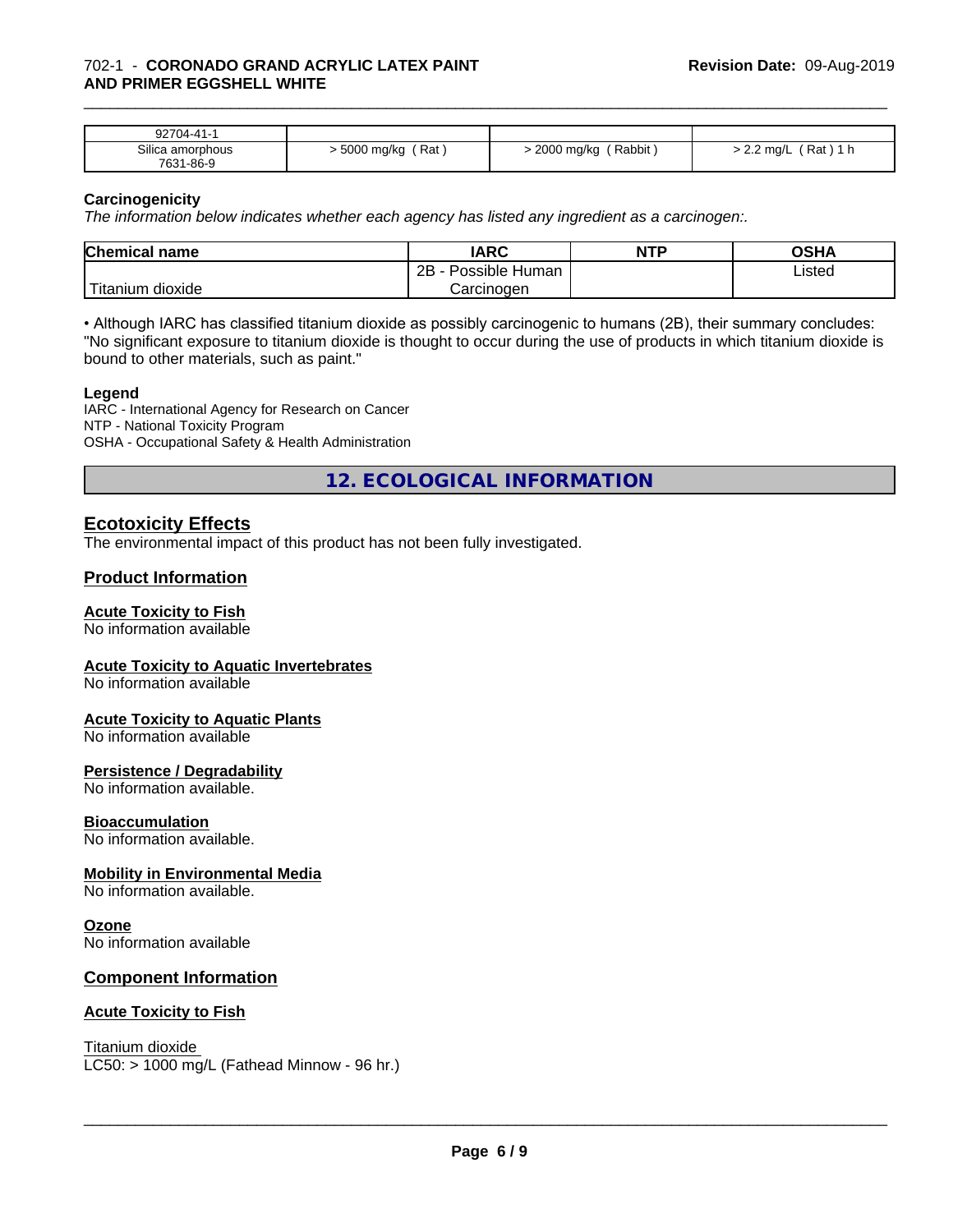# **Acute Toxicity to Aquatic Invertebrates**

No information available

#### **Acute Toxicity to Aquatic Plants**

No information available

|                              | 13. DISPOSAL CONSIDERATIONS                                                                                                                                                                                               |
|------------------------------|---------------------------------------------------------------------------------------------------------------------------------------------------------------------------------------------------------------------------|
| <b>Waste Disposal Method</b> | Dispose of in accordance with federal, state, and local regulations. Local<br>requirements may vary, consult your sanitation department or state-designated<br>environmental protection agency for more disposal options. |
|                              | 14. TRANSPORT INFORMATION                                                                                                                                                                                                 |
| <b>DOT</b>                   | Not regulated                                                                                                                                                                                                             |
| <b>ICAO/IATA</b>             | Not regulated                                                                                                                                                                                                             |
| <b>IMDG/IMO</b>              | Not regulated                                                                                                                                                                                                             |
|                              | <b>15. REGULATORY INFORMATION</b>                                                                                                                                                                                         |

\_\_\_\_\_\_\_\_\_\_\_\_\_\_\_\_\_\_\_\_\_\_\_\_\_\_\_\_\_\_\_\_\_\_\_\_\_\_\_\_\_\_\_\_\_\_\_\_\_\_\_\_\_\_\_\_\_\_\_\_\_\_\_\_\_\_\_\_\_\_\_\_\_\_\_\_\_\_\_\_\_\_\_\_\_\_\_\_\_\_\_\_\_

# **International Inventories**

| <b>TSCA: United States</b> | Yes - All components are listed or exempt. |
|----------------------------|--------------------------------------------|
| <b>DSL: Canada</b>         | Yes - All components are listed or exempt. |

# **Federal Regulations**

#### **SARA 311/312 hazardous categorization**

| No |
|----|
| Nο |
| N٥ |
| Nο |
| N٥ |
|    |

#### **SARA 313**

Section 313 of Title III of the Superfund Amendments and Reauthorization Act of 1986 (SARA). This product contains a chemical or chemicals which are subject to the reporting requirements of the Act and Title 40 of the Code of Federal Regulations, Part 372:

*None*

# **Clean Air Act,Section 112 Hazardous Air Pollutants (HAPs) (see 40 CFR 61)**

This product contains the following HAPs: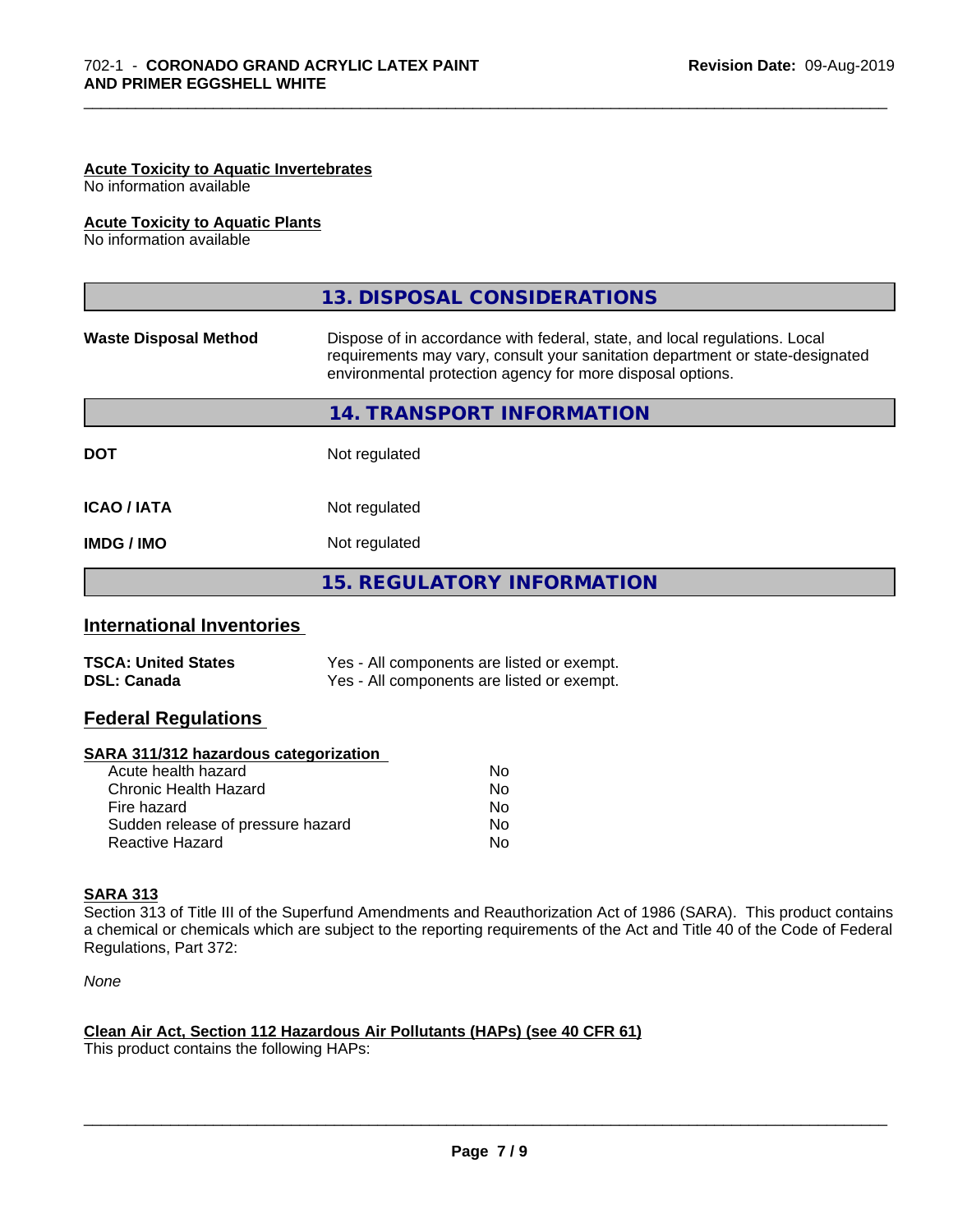*None*

# **US State Regulations**

#### **California Proposition 65**

**AN** WARNING: Cancer and Reproductive Harm– www.P65warnings.ca.gov

#### **State Right-to-Know**

| Chemical<br>name           | .eheetta<br>.v.a | <b>Jersev</b><br>– New∶ | าnsvlvania |
|----------------------------|------------------|-------------------------|------------|
| dioxide<br>l itanıum       |                  |                         |            |
| ~…<br>amorphous<br>∽ollicٽ |                  |                         |            |

\_\_\_\_\_\_\_\_\_\_\_\_\_\_\_\_\_\_\_\_\_\_\_\_\_\_\_\_\_\_\_\_\_\_\_\_\_\_\_\_\_\_\_\_\_\_\_\_\_\_\_\_\_\_\_\_\_\_\_\_\_\_\_\_\_\_\_\_\_\_\_\_\_\_\_\_\_\_\_\_\_\_\_\_\_\_\_\_\_\_\_\_\_

#### **Legend**

X - Listed

| <b>16. OTHER INFORMATION</b>                                                                                                                          |                                                    |                                                                            |                      |                                                                                                                                               |  |  |
|-------------------------------------------------------------------------------------------------------------------------------------------------------|----------------------------------------------------|----------------------------------------------------------------------------|----------------------|-----------------------------------------------------------------------------------------------------------------------------------------------|--|--|
| HMIS -                                                                                                                                                | Health: 1                                          | <b>Flammability: 0</b>                                                     | <b>Reactivity: 0</b> | $PPE: -$                                                                                                                                      |  |  |
| <b>HMIS Legend</b><br>0 - Minimal Hazard<br>1 - Slight Hazard<br>2 - Moderate Hazard<br>3 - Serious Hazard<br>4 - Severe Hazard<br>* - Chronic Hazard |                                                    |                                                                            |                      |                                                                                                                                               |  |  |
|                                                                                                                                                       | present under the actual normal conditions of use. | X - Consult your supervisor or S.O.P. for "Special" handling instructions. |                      | Note: The PPE rating has intentionally been left blank. Choose appropriate PPE that will protect employees from the hazards the material will |  |  |

*Caution: HMISÒ ratings are based on a 0-4 rating scale, with 0 representing minimal hazards or risks, and 4 representing significant hazards or risks. Although HMISÒ ratings are not required on MSDSs under 29 CFR 1910.1200, the preparer, has chosen to provide them. HMISÒ ratings are to be used only in conjunction with a fully implemented HMISÒ program by workers who have received appropriate HMISÒ training. HMISÒ is a registered trade and service mark of the NPCA. HMISÒ materials may be purchased exclusively from J. J. Keller (800) 327-6868.*

 **WARNING!** If you scrape, sand, or remove old paint, you may release lead dust. LEAD IS TOXIC. EXPOSURE TO LEAD DUST CAN CAUSE SERIOUS ILLNESS, SUCH AS BRAIN DAMAGE, ESPECIALLY IN CHILDREN. PREGNANT WOMEN SHOULD ALSO AVOID EXPOSURE. Wear a NIOSH approved respirator to control lead exposure. Clean up carefully with a HEPA vacuum and a wet mop. Before you start, find out how to protect yourself and your family by contacting the National Lead Information Hotline at 1-800-424-LEAD or log on to www.epa.gov/lead.

**Prepared By** Product Stewardship Department Benjamin Moore & Co. 101 Paragon Drive Montvale, NJ 07645 800-225-5554